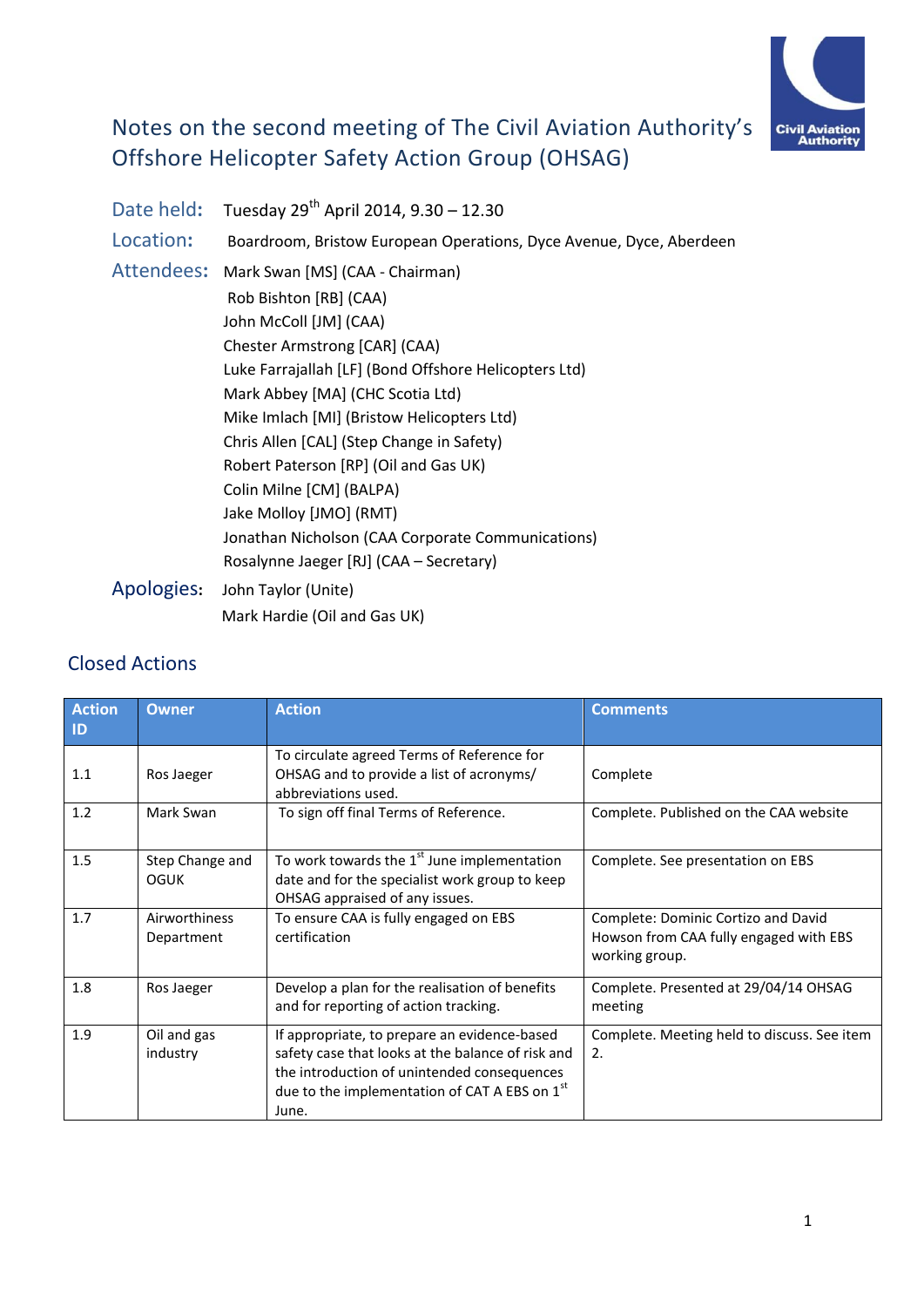# Ongoing Actions

| <b>Action</b><br>ID | <b>Date</b><br><b>Identified</b> | <b>Owner</b>                       | <b>Action</b>                                                                                                                                                                                                             | <b>Comments</b>                                                                                                    |
|---------------------|----------------------------------|------------------------------------|---------------------------------------------------------------------------------------------------------------------------------------------------------------------------------------------------------------------------|--------------------------------------------------------------------------------------------------------------------|
| 1.3                 | 20/03/2014                       | Rob Bishton,<br>John McColl        | To determine governance of<br>specialist sub-groups and develop a<br>communications plan.                                                                                                                                 | Ongoing: EASA and OEMS have been<br>engaged.                                                                       |
| 1.4                 | 20/03/2014                       | Helicopter<br>operators            | To review the draft Operational<br>Directive and provide feedback to<br>CAR by Tuesday 15 <sup>th</sup> April. Then<br>circulate to group members for<br>information.                                                     | Ongoing: Reviewed by Operators. CAA<br>to send to all OHSAG members                                                |
| 1.6                 | 20/03/2014                       | EBS working sub-<br>group          | Project plan to capture EBS<br>arrangements for air crew in addition<br>to helicopter passengers.                                                                                                                         | Ongoing                                                                                                            |
| 1.10                | 20/03/2014                       | CAA - Jonathan<br><b>Nicholson</b> | To develop a communications plan to<br>disseminate the full breadth of<br>improvements to stakeholder groups<br>and to agree a communications<br>strategy that hooks up with Oil and<br>Gas UK and Step Change in Safety. | Tel con between CAA and HSSG<br>planned for 30/4/14. Plan to follow.<br>See agenda item 10 for more<br>information |

# New Actions as of 29/04/2014.

| <b>Action</b><br>ID | <b>Owner</b>            | <b>Action</b>                                                                                                    |
|---------------------|-------------------------|------------------------------------------------------------------------------------------------------------------|
| 2.01                | CAA - CA                | CAA to circulate draft Safety Directive to all members of the OHSAG                                              |
| 2.02                | CAA - CA                | CAA to provide more details on what we understand an emergency exit size is (which are<br>counted/ proportions). |
| 2.03                | CAA - CA                | CAA to provide an update on the sea state certification of aircraft.                                             |
| 2.04                | CAA - CA                | CAA to provide an update on how the restrictions will be applied in place such as the<br>Falklands.              |
| 2.05                | CAA - CA                | CAA to provide a POC for the working group on size and shape                                                     |
| 2.06                | CAA-MS                  | MS to provide communications re passenger size. JJN to organise.                                                 |
| 2.07                | Colin Milne             | CM to write to MS regarding stated Airprox incident.                                                             |
| 2.08                | CAA-RJ                  | RJ to send soft copy of benefit log to all OHSAG members                                                         |
| 2.09                | All                     | Feedback is requested from all on the format and information contained within the<br>Benefits Log.               |
| 2.1                 | CAA                     | CAA to investigate what could be done to influence EASA regarding consistency of training.                       |
| 2.11                | Helicopter<br>operators | Present progress on recommendations from the JOR at the July OHSAG.                                              |
| 2.12                | O&G UK                  | O&G UK will keep the OHSAG updated on progress of standardisation/customer audit<br>work                         |
| 2.13                | CAA-RJ                  | RJ to send Issue log template to OHSAG members.                                                                  |
| 2.14                | All                     | All members to provide RJ with any suggested input to the issues log.                                            |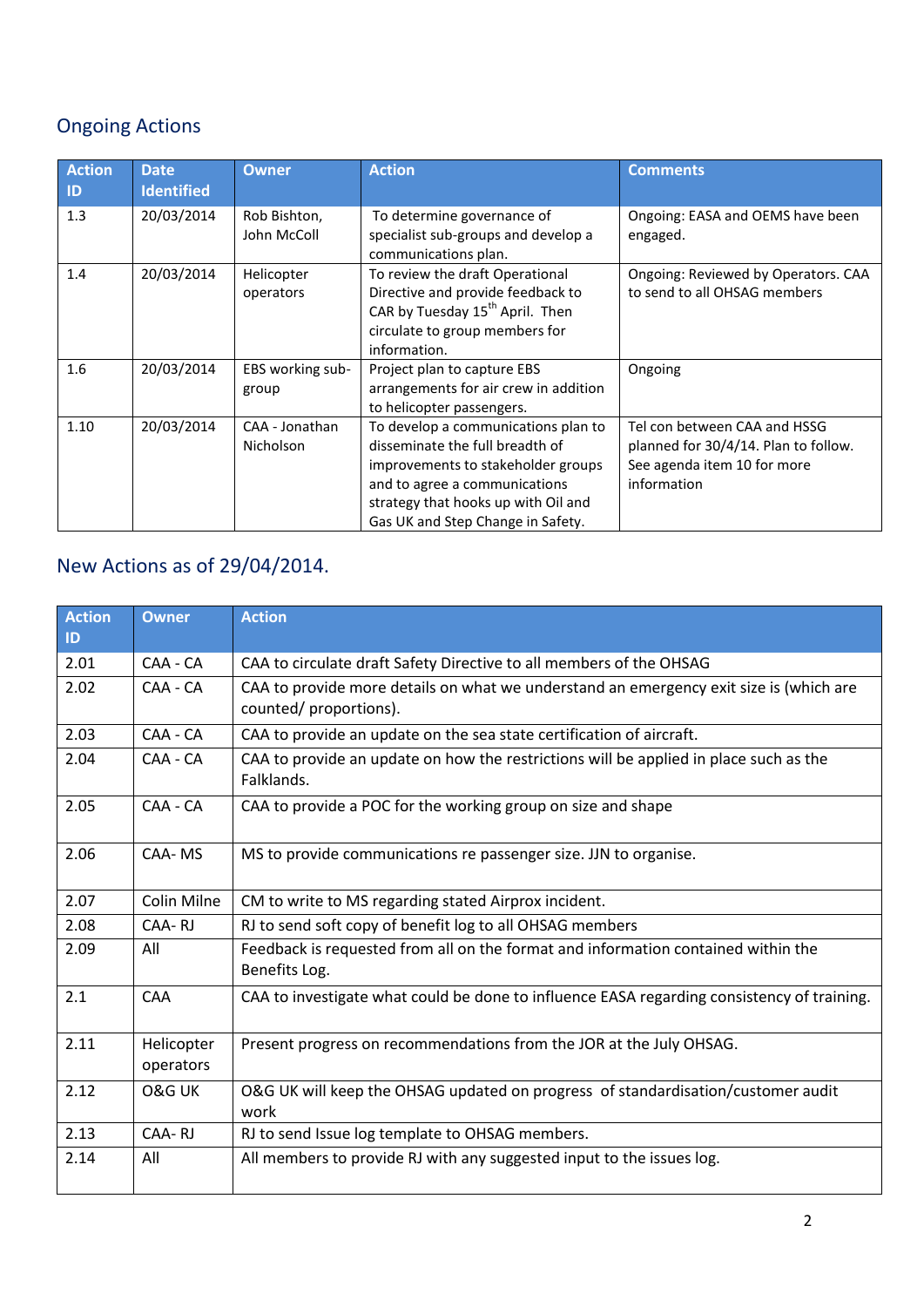| 2.15 | CAA- JJN | JJN to draft key messages from the OHSAG meeting including reassurance re passenger<br>size issues.                                                                                                                |
|------|----------|--------------------------------------------------------------------------------------------------------------------------------------------------------------------------------------------------------------------|
| 2.16 | CAA- JJN | JJN to provide JM with information that can be included in the Tea Shack News.                                                                                                                                     |
| 2.17 | CAA- JJN | JJN in conjunction with Step Change to issue a communications plan to the OHSAG.                                                                                                                                   |
| 2.18 | CAA-RJ   | RJ to suggest additional meeting dates: Once prior to $1st$ June and another meeting half<br>way between now and the 21 <sup>st</sup> July. If the meetings turn out not to be required, they can<br>be cancelled. |

# Notes from the meeting

| <b>Item</b>    | <b>Description</b>                                                                                                                                                                                                                                                                                                                              |
|----------------|-------------------------------------------------------------------------------------------------------------------------------------------------------------------------------------------------------------------------------------------------------------------------------------------------------------------------------------------------|
| 1              | Review actions from previous meeting:<br>See notes in action log above.                                                                                                                                                                                                                                                                         |
| $\overline{2}$ | Update on CAA Board and O&G UK Board meeting held on 24 April 2014                                                                                                                                                                                                                                                                              |
|                | Oil and Gas UK have prepared a series of safety cases regarding impact to operations should the seating<br>restriction go ahead in June. This was discussed at a meeting on the 24 <sup>th</sup> April between members of the<br>O&G UK board and the CAA Board. An update provided by MS was:                                                  |
|                | This was a fruitful and good meeting.<br>$\bullet$<br>There is currently a need for greater interpretation and clarity on some of the issues put forward.<br>$\bullet$<br>A follow up meeting will take place with the Operator's input.<br>$\bullet$                                                                                           |
|                | There was agreement that sea state questions, fire fighting issues and passenger size issues would<br>$\bullet$<br>be dealt with at the OHSAG.                                                                                                                                                                                                  |
| 3              | <b>Review CAA progress against actions</b>                                                                                                                                                                                                                                                                                                      |
|                | <b>Safety Directive (A5,7,9)</b>                                                                                                                                                                                                                                                                                                                |
|                | The main issue discussed within the forum was the safety directive which will come into force from 1 <sup>st</sup> June.<br>The notes of the discussions have been placed into the different areas that they cover.                                                                                                                             |
|                | Progress of the directive (CAA Slide 5)                                                                                                                                                                                                                                                                                                         |
|                | The safety directive has been reviewed by the operators but not all members of the OHSAG have seen the<br>draft. A request was made for all members to view the directive. The CAA team is also working on<br>information to support the directive regarding what is understood as an exit size to assist the operators with<br>their planning. |
|                | Action: CAA to circulate draft Safety Directive to all members of the OHSAG                                                                                                                                                                                                                                                                     |
|                | Action: CAA to provide more details on what we understand an emergency exit size is (which are<br>counted/ dimensions).                                                                                                                                                                                                                         |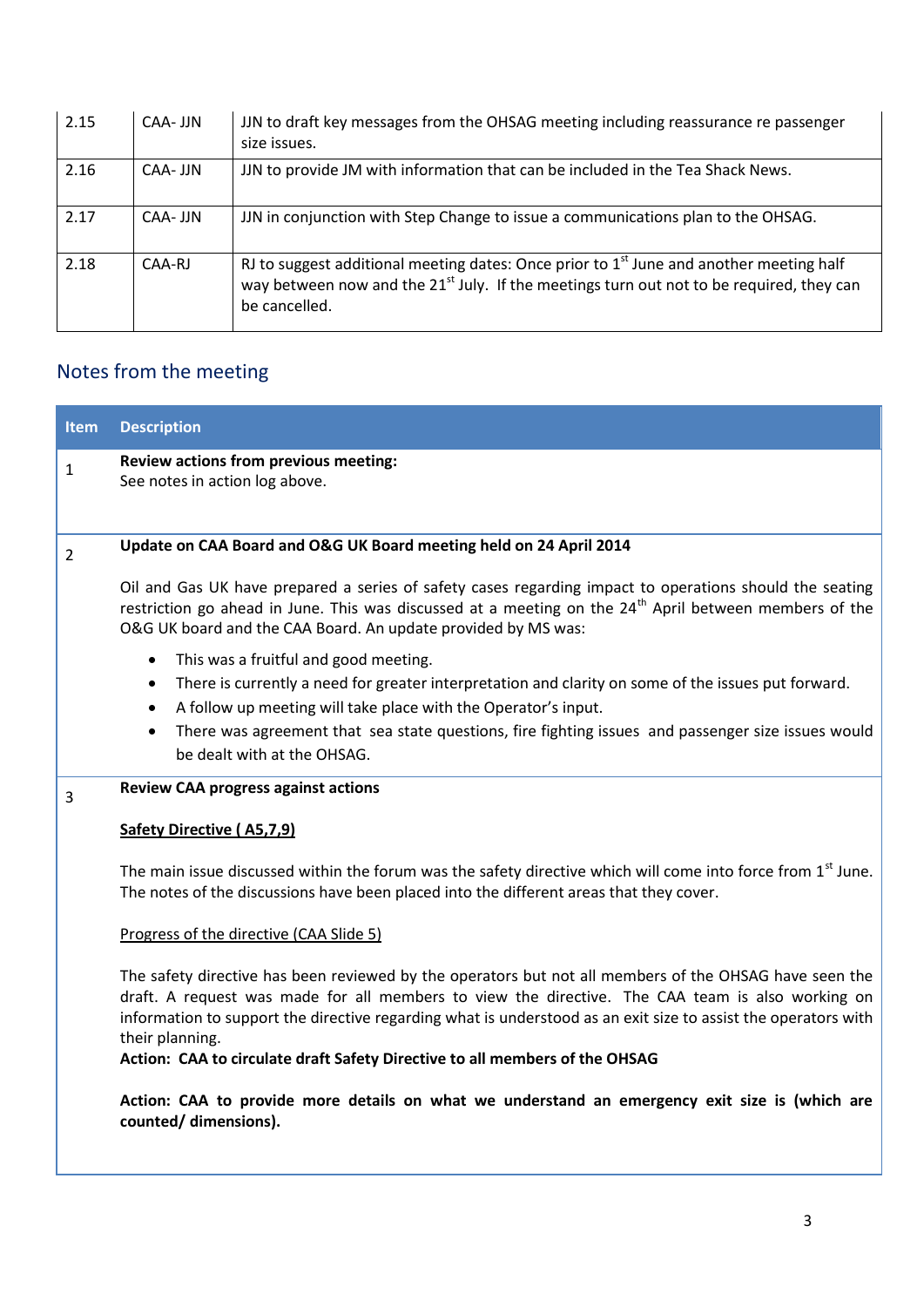### Sea State 6

The safety directive will include a restriction on flying if the significant wave height exceeds 6m. The action has changed from 'sea state' to significant wave height as this can be measured more easily.

The Met office has done some work on their website improving the charts showing wave height. The Safety Directive will link to the Met Office provided information.

CM has had an initial look at screen shots of the updated charts from a pilot point of view and hopes to have evaluated these by the end of the week.

## Certified ditching performance of helicopters

The directive linking sea state/ significant wave height to the certified ditching performance of the helicopter will come into effect from September 2014. Initial work has been to find out from manufactures what the certified criteria of the current helicopters are and how that certification has been demonstrated. Some older aircraft types have been subjected to realistic testing, but newer types have been certified against derived modelling and calculation. This was a consideration in the Review - Certification "State-1". (See CAP1145, Annex D, Page 17 for more information).

We have asked manufacturers to give us clarification and details on what their standard is. Some of this information has already been received and we are in contact with all the OEMs to gain further information. Once this has been received, the safety directive will be drafted providing clarity to operators and pilots.

CM welcomed that clarity on sea states and ditching performance is being addressed as this has been a contentious matter for helicopter commanders regarding their legal responsibilities.

MI raised the question of how the directives would apply in place like the Falklands where there are consistently high Significant Wave Heights and will have G-REG aircraft flown there. CM suggested that the West of Shetland operations could provide a similar operating model.

# **Action: CAA to provide an update on the certification state of aircraft.**

**Action: CAA to provide an update on how the restrictions will be applied in place such as the Falklands.** 

# Progress of Cat A EBS (CAA Slide 6, O&G UK EBS Slides)

JM presented an update on the CAA approval and EASA certification of the EBS. RP gave an update on the progress of the EBS working group. CAL also provided an update, the combined information included:

- Survitec have accelerated approval and production of a new lifejacket to integrate with new EBS.
- Testing is ongoing and certification is going to plan .
- The new jacket was presented to the workforce last week at the step change safety conference. It received good feedback
- The long lead time items (gas cylinders) have been ordered. A timeline for the production was presented but the exact dates cannot be confirmed. The initial batch of EBS would be used for training purposes.
- The current schedule shows completion of roll out of EBS to be by the start of October 2014.
- Atkins is currently completing a training needs analysis (TNA). This is for provision, issuing and maintenance of the kit as well as training for workers.
- General opinion will be that for workers, the option will be dry training initially and then wet training would be introduced as part of ongoing survival training ( as re-breathers currently are).
- Questions were raised on whether the training can be brought forward independent of full kit delivery; all options are being looked at as part of the TNA.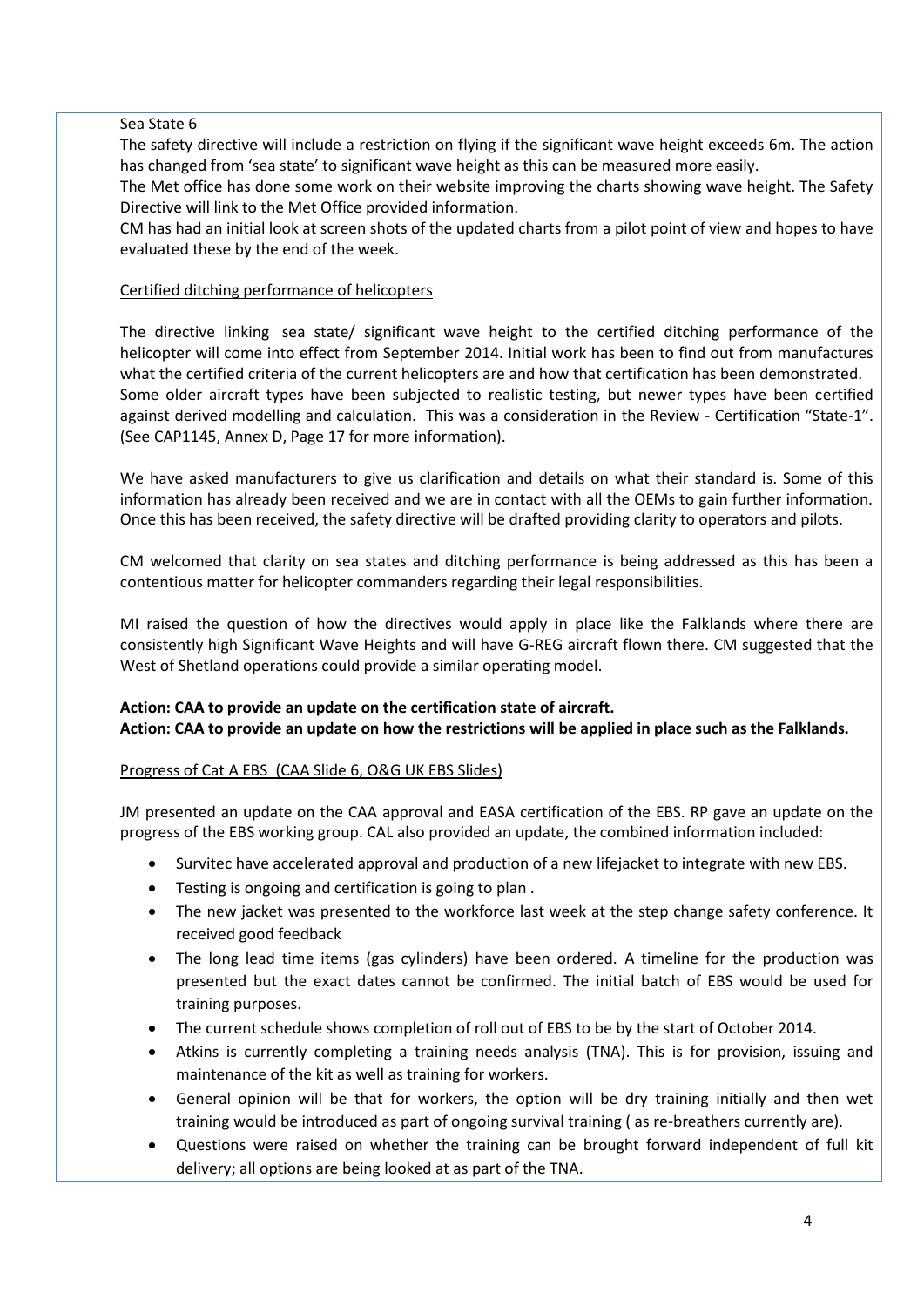#### Issues regarding the date of the safety directive and ongoing discussions

LF commented that when the report was published, the CAA said they thought the  $1<sup>st</sup>$  June was an achievable date for the industry to have Cat A EBS. With the clear priority that the work has been given and progress shown by all to date, it has been shown that the  $1<sup>st</sup>$  June, is clearly not achievable. Hence would they CAA be reviewing the date?

LF commented that this issue is dominating 70% of all conversations, taking key people off other projects and proving a major distraction. There is a clear desire for the CAA to make a final decision once and for all on whether the  $1<sup>st</sup>$  June date will be adhered to or whether based on consultations ongoing with O&GUK, this date will be reviewed. LF qualified this by stating that the time had come whereby a firm decision either way was needed, and ambiguity removed such that everyone can concentrate purely on safety critical issues. LF emphasised that he is not saying that this is affecting the safety of operations but there are many missed hours talking about this issue rather than discussing and moving forward on other safety critical issues.

MS commented that there is a balance of risk and safety. He understands that the operators and O&G industry are having to build contingency plans for 1st June and that soon plans would be much harder to be unpicked. The CAA Board which has the decision on this is fully aware of the situation and there are ongoing discussions to provide clarity. Certainty should be forthcoming within the next week.

JMO commented that questions have been raised from the workforce why the  $1<sup>st</sup>$  June date was decided as this is the start of the summer busy period when many people in transient roles complete summer work.

CA asserted that the purpose of directive was to mitigate the risk of drowning following water impact, in which circumstances Cat B EBS would be unlikely to be adequate mitigation. At the time of writing the Report, it was not thought that Cat A EBS would be ready so quickly, so the seating restriction was the mitigation. Whether the weather is good (summer months) or bad makes little difference to this risk in the event of a water impact.

### **Passenger Size (A9) ( CAA slide 7)**

RP & JMO: This issue is distracting to the workforce who are very worried about their jobs. There are many rumours and misinformation is being published or discussed and an accurate message needs to be shared with the workforce

RP: The passenger size study on ongoing and that group will keep the OHSAG up to date on progress. JMO commented that the interest in the issue could get more volunteers for the study which has previously lacked a full range of volunteers. It was asked whether there is an operator representative in the group. RP said would check and that it would be good to have one.

MS is confident that this issue can be addressed as there is a year until any action or directive is issued

RP commented that work needs to accelerate progress of the action and have it sorted out for the autumn with an understanding of the long term future.

**Action: CAA to provide a Point of Contact for the working group on size and shape Action: MS to provide communications re passenger size. JJN to organise.**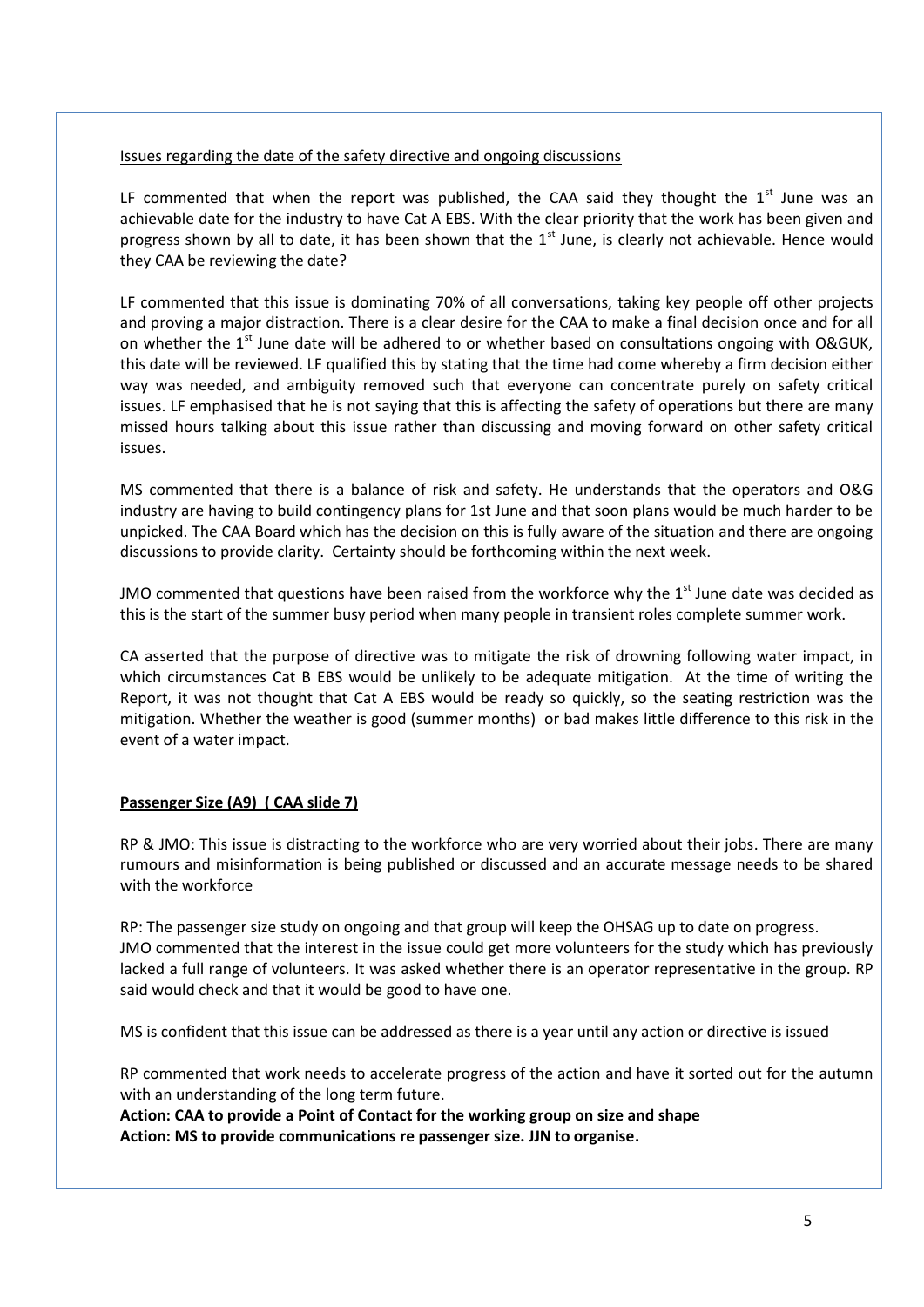#### **SMS Symposium, A11 (CAA Slide 8)**

The initial meeting to identify hazards was very positive and this was the first opportunity that all the operators and CAA had had to share their risks and hazards like this.

The actions regarding bow mounted helidecks and the sub 1D helidecks are to be incorporate into this symposium which give an example of how some recommendations and actions will change as a result of activities which is logical and joined up so that greater safety benefits are achieved.

CM raised a risk concerning Airprox and interactions with the military AWACS. MS requested that Colin write to him regarding the incident

### **Action: CM to write to MS regarding stated Airprox incident.**

#### **Pilot Performance and Training (CAA slide 9)**

RB explained that this work was to be part of a larger CAA programme on 'crew supply chain' that is across fixed wing and helicopters. This has a number of workstreams and current projects will be managed in this programme as this an opportunity for the CAA to lead in this area. This programme particularly addresses upstream issues (e.g. the training of tutors) as highlighted in the helicopter review.

CA commented that regarding OEM provided material, the OEMS are catching up fast as the common acknowledgement that training information provided on rotorcraft is behind that which is provided on fixed wing. Airbus and Agusta Westland have been particularly active and supportive on this since the review was published.

### **Airworthiness (CAA slide 10)**

JM commented that the A31 CAA Action (maintenance standard workshop) with British Airways will also include representation from CHIRP. A worry was expressed by LF that that the event would be fixed wing focussed. JM gave assurance that the agenda and data being used is now balanced so there is a suitable focus on helicopters in the workshop and the underlying theme was maintenance standards.

#### **Review CAA Benefits Log (CAA Slide: 11 )**

4

5

RJ presented the draft benefits log and requested for support from OHSAG members to support the project teams in providing information required to record a baseline.

**Action: RJ to send soft copy of benefit log to all OHSAG members Action: Feedback is requested from all on the format and information contained within the Benefits Log.**

#### **Report on EASA progress against recommendations**

JM provided an update on CAA conversations held with EASA and the exchange of letters regarding official responses to the recommendations. Now that the initial dialogue has taken place CAA plan to meet with EASA to discuss some of the responses in more detail to more fully understand EASA's intentions. EASA are also invited to attend the Technical Groups to continue to progress the issues.

As things can sometimes take a long time to progress through rule making the technical groups should provide an opportunity for the possibility that some practical progress is made in advance. EASA has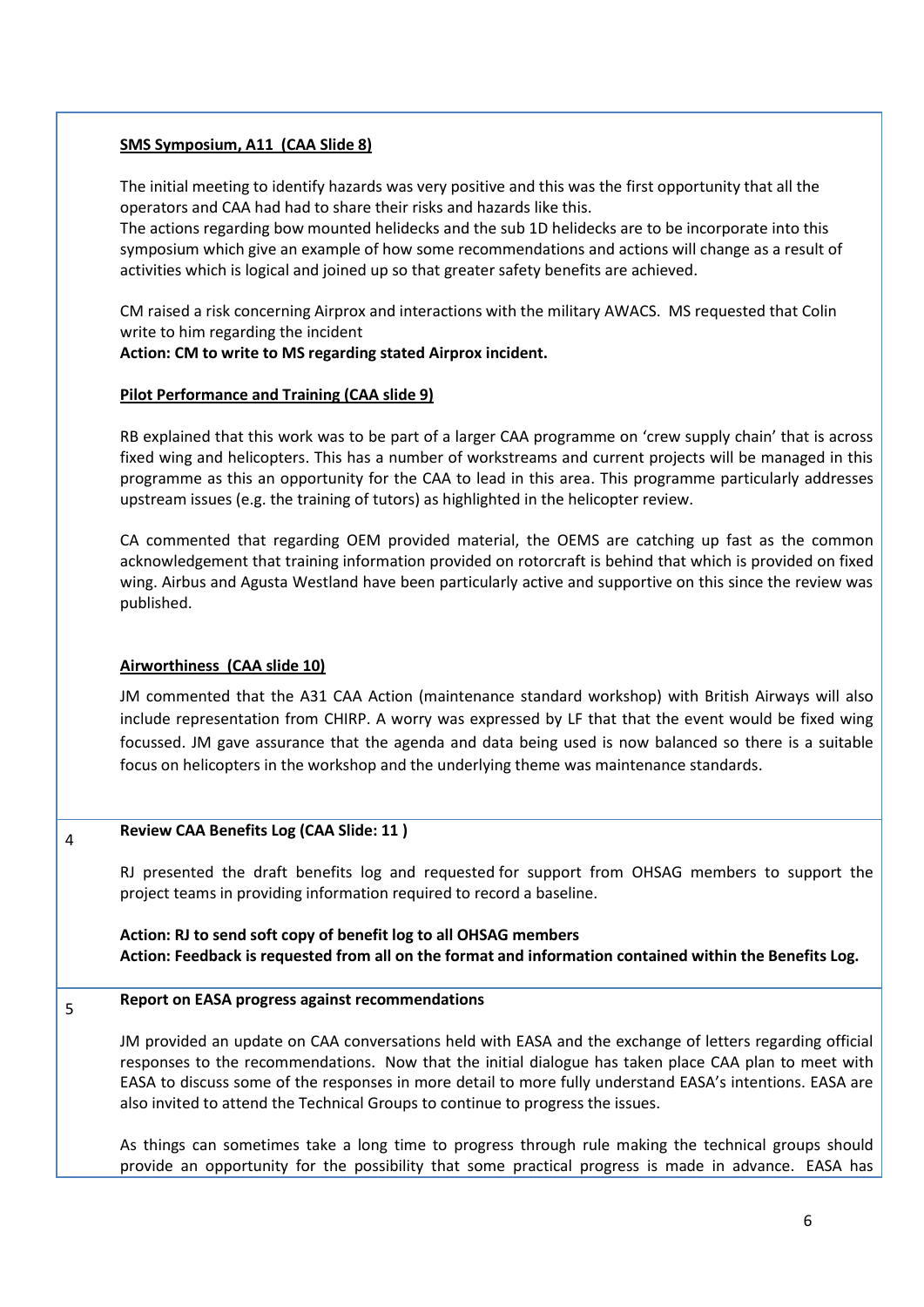|                | indicated that they have no objections to the manufacturers being included in the technical groups.<br>MS commented that Patrick Ky from EASA has formally given support for the review recommendations.                                                                                                                                                                                                                                                                                                                        |
|----------------|---------------------------------------------------------------------------------------------------------------------------------------------------------------------------------------------------------------------------------------------------------------------------------------------------------------------------------------------------------------------------------------------------------------------------------------------------------------------------------------------------------------------------------|
|                | CM voiced worries of potential issues occurring from non UK regulated companies if some changes are only<br>dealt with locally rather than at a the European level.<br>JMO commented that the Norwegians are not taking forward the passenger size restrictions and that                                                                                                                                                                                                                                                        |
|                | workers who operate in Canada and the Gulf of Mexico are worried about some of these restrictions<br>becoming international.                                                                                                                                                                                                                                                                                                                                                                                                    |
|                | This international angle also links to training (such as for Cat A EBS) as people come across from Norway and<br>other European countries to UK platforms. Having only recently got a common training standard across the<br>industry there is a drive to persuade people to get commonality across the sector.                                                                                                                                                                                                                 |
|                | MS commented on a meeting held with OPITO saying how it was a successful meeting and he now has<br>greater understanding of their global reach. The recommendations regarding training frequency and fidelity<br>still lie with OPITO.                                                                                                                                                                                                                                                                                          |
|                | JMO asked if it were possible to influence EASA and maximise on the EASA route with regard to training and<br>if this could link to the EASA offshore helicopter approval regulations when they come in.                                                                                                                                                                                                                                                                                                                        |
|                | Action: CAA to investigate what could be done to influence EASA regarding consistency of training.                                                                                                                                                                                                                                                                                                                                                                                                                              |
| 6              | Review helicopter operators' progress against recommendations                                                                                                                                                                                                                                                                                                                                                                                                                                                                   |
|                | The Operators are waiting on outcome of SD conversations. No other recommendations were reported on.<br>MS discussed the plans agreed for the OHSAG sub groups to link with the Joint Operators Review (JOR).<br>An update on JOR Progress was requested to be presented at next OHSAG.                                                                                                                                                                                                                                         |
|                | Action: Present progress on recommendations from the JOR at the July OHSAG.                                                                                                                                                                                                                                                                                                                                                                                                                                                     |
| $\overline{7}$ | Review O&G industry progress against recommendations                                                                                                                                                                                                                                                                                                                                                                                                                                                                            |
|                | In addition to the EBS working group update as detailed previously, RP has been working with Mark Stevens<br>from OGP regarding standardisation approaches. They are working on the scope of what the issues on<br>standardisation are from the companies with cognisance of the fact that this is an international subject for<br>their members. Operator customer audits a key area that they are looking at addressing and there is the<br>process of rationalisation to learn from the Canadians and Norway regarding this. |
|                | MS offered to be an independent broker between O&G and operators in talks regarding this if requested. RP<br>commented that it is still early days and the ToR for a group to address this are being drawn up at the<br>moment. It was commented that there is an opportunity for the JOR to assist if required.                                                                                                                                                                                                                |
|                | Acton: O&G UK will keep the OHSAG updated on progress of standardisation/customer audit work                                                                                                                                                                                                                                                                                                                                                                                                                                    |
| 8              | Review major risks and issues to delivery of actions and recommendations                                                                                                                                                                                                                                                                                                                                                                                                                                                        |
|                | MS explained that risks would be managed at the technical sub group level and by own organisations but<br>that the OHSAG would keep an issues log. The benefits and issues log would enable the group to keep a<br>record and audit trail of any changes to actions or recommendations, with the rationale and reasoning<br>behind the changes.                                                                                                                                                                                 |
|                | Key issues for initial population of the issues log are:                                                                                                                                                                                                                                                                                                                                                                                                                                                                        |
|                | Passenger restrictions/ Cat A EBS                                                                                                                                                                                                                                                                                                                                                                                                                                                                                               |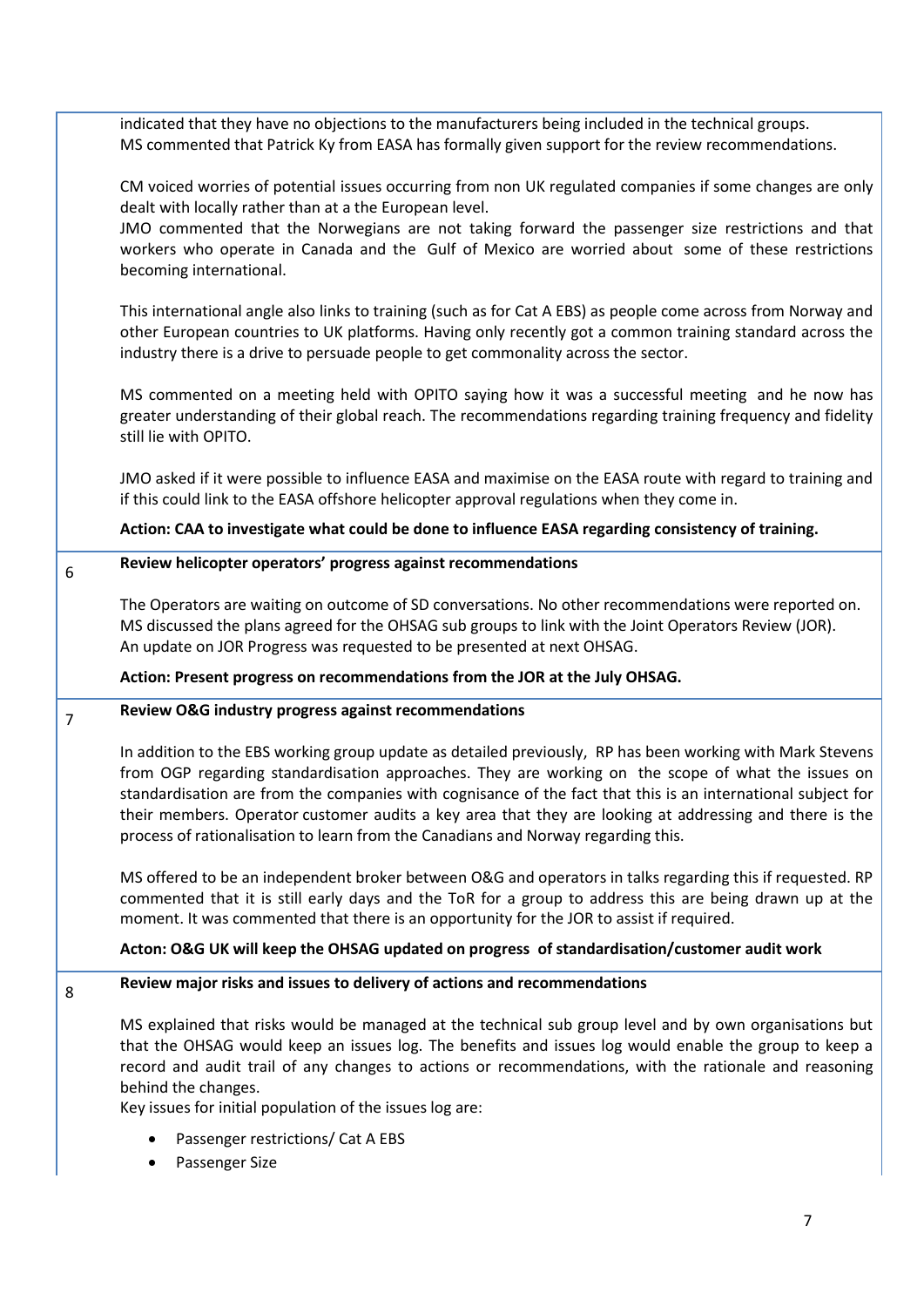|    | Sea State ditching performance certification of helicopters                                                                                                                                                                                                                                                                       |
|----|-----------------------------------------------------------------------------------------------------------------------------------------------------------------------------------------------------------------------------------------------------------------------------------------------------------------------------------|
|    | Action: RJ to send Issue log template to OHSAG members.                                                                                                                                                                                                                                                                           |
|    | Action: All members to provide RJ with any suggested input to the issues log.                                                                                                                                                                                                                                                     |
| 9  | Make decisions on 'key asks' (e.g. support to a particular project)                                                                                                                                                                                                                                                               |
|    | No additional support was requested. All agreed to a summary of the actions from the meeting.                                                                                                                                                                                                                                     |
| 10 | Determine content to brief Government officials, stakeholder groups and the media                                                                                                                                                                                                                                                 |
|    | JN is talking with Step Change Comms team this Wednesday to confirm the protocols and plan for<br>communications. There was agreement that there needs to be a broader communications plan with clarity<br>on the protocols between Step Change and the CAA.                                                                      |
|    | The plan proposed was that HSSG has routes to the workforce and that they are a trusted brand so would<br>be a good conduit to follow. E.g. they have successful webs forums and known as a trusted place for facts<br>rather than what is published in general media.                                                            |
|    | The general format is that for worker focussed communications to go through HSSG and CAA to liaise with<br>normal points of contact (specialist magazines etc) for specialist areas such as areas like pilot centred<br>communications.                                                                                           |
|    | JMO commented on the need to ensure that the workforce is not discounted when communications are<br>released regarding the preventative actions and recommendations; e.g. pilot performance, airworthiness;<br>the "left hand side of the bowtie". JJN assured this would not be the case.                                        |
|    | Some examples of good practice was to look at the communications following EC225 re introduction such<br>as the poster made by MAERSK and provided for wider circulation via HSSG, the knowledge centre and<br>videos.                                                                                                            |
|    | It was commented that some messages should be seen to be coming from the CAA, even if using channels<br>through the HSSG.                                                                                                                                                                                                         |
|    | CM commented that messages from pilots come across well to the workforce as they trust that the pilots<br>are flying these aircrafts everyday so have credibility regarding their messages.                                                                                                                                       |
|    | Action: JJN to draft key messages from the OHSAG meeting including reassurance re passenger size issues.<br>Action: JJN to provide JMO with information that can be included in the Tea Shack News<br>Action: JJN in conjunction with Step Change to issue a communications plan to the OHSAG.                                    |
| 11 | <b>AOB</b>                                                                                                                                                                                                                                                                                                                        |
|    | CM: BALPA has met with the Scottish Government aviation department regarding advice on Sumburgh<br>Airport facilities. BALPA has recommended that they implement an ILS system on both runways, given the<br>future of west of Shetland operations.                                                                               |
|    | <b>Dates of Next Meeting</b>                                                                                                                                                                                                                                                                                                      |
|    | There was a request for greater consultation of future dates and whether it is realistic to have a no<br>substitute policy for the group as achieving 100 % attendance of all members is challenging. MS re-stated<br>that that for workforce union representation, Jake Molloy and /or John Taylor could provide representation. |